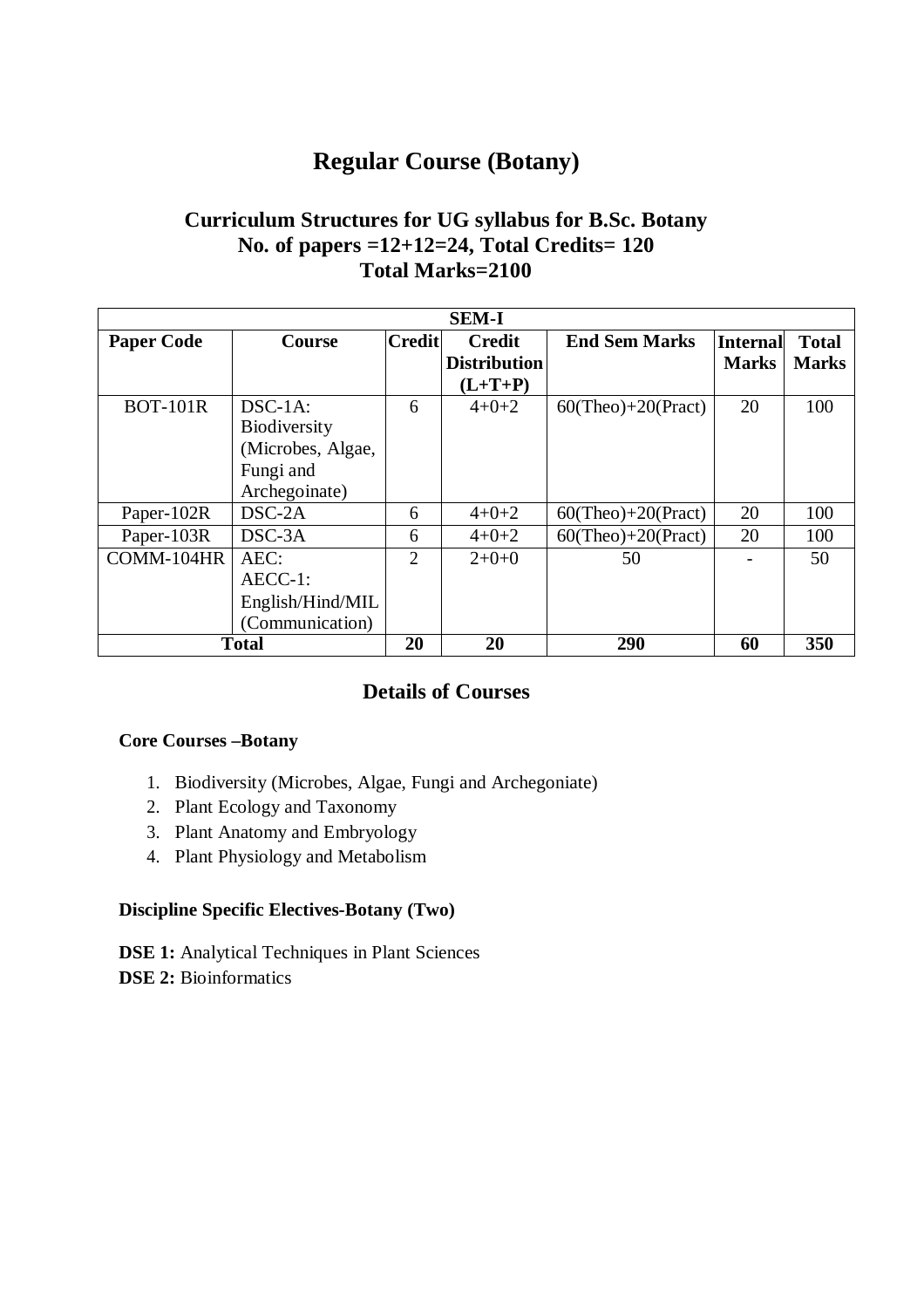## **Ability Enhancement Compulsory Courses**

- 3. Environmental Science
- **4.** English/MIL Communication

#### **Skill Enhancement Courses (Four)**

## **Botany**

- **SEC 1:** Biofertilizers
- **SEC 2:** Nursery and Gardening
- **SEC 3:** Medicinal Botany
- **SEC 4:** Mushroom Culture Technology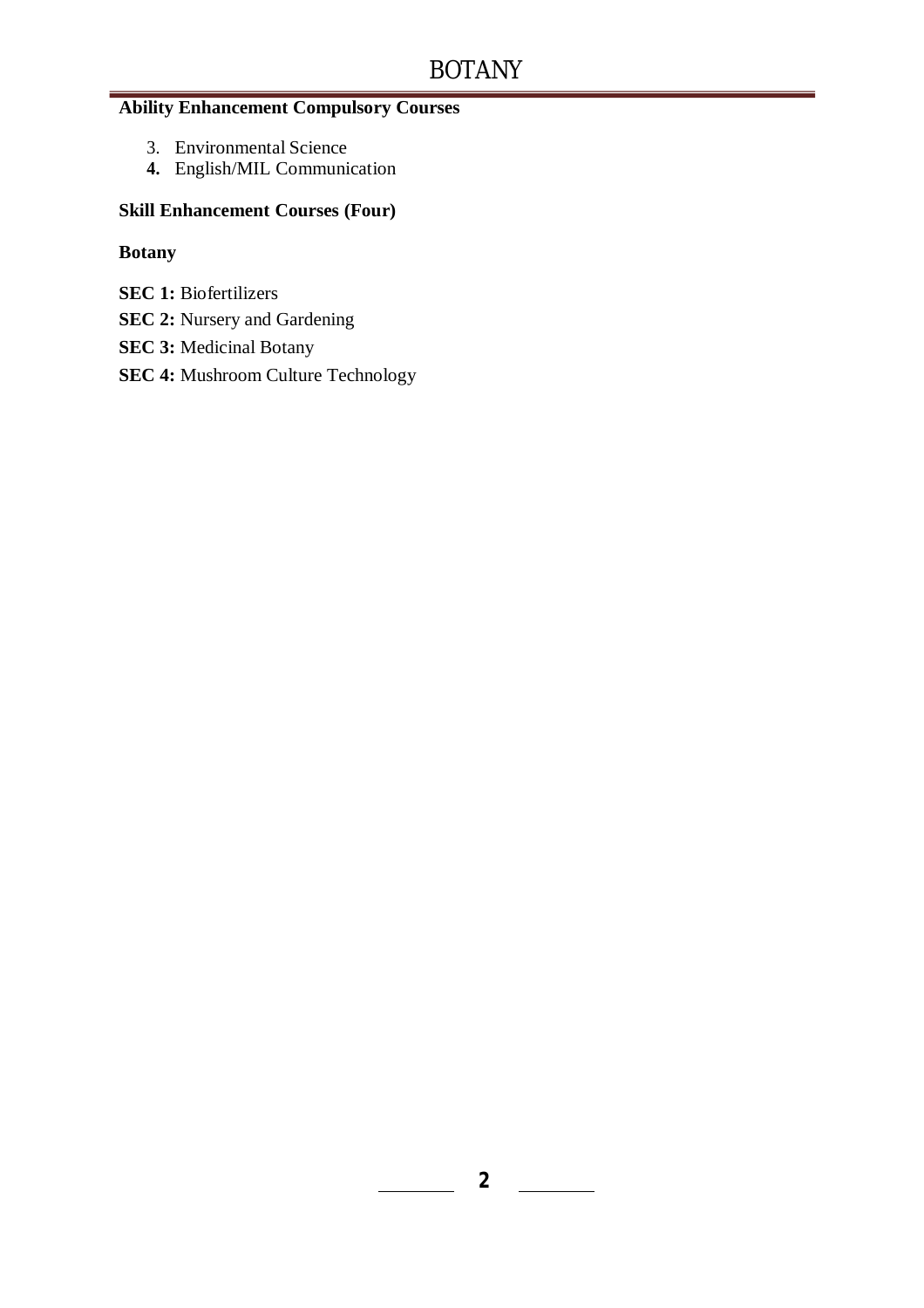# BOTANY

#### **Semester-I**

## **DSC-1A: Biodiversity (Microbes, Algae, Fungi and Archegoniate) (Credits: Theory-4, Practicals-2)**

#### **THEORY**

#### **Lectures: 40**

### **Unit 1: Microbes (6 Lectures)**

Viruses – Discovery, general structure, replication (general account); Economic importance; Bacteria– Discovery, General characteristics and cell structure; Reproduction – vegetative, asexual and recombination (conjugation, transformation and transduction); Economic importance.

#### **Unit 2: Algae (9 Lectures)**

General characteristics; Ecology and distribution; Range of thallus organization and reproduction; Classification of algae; Morphology and life-cycles of the following: *Nostoc*, *Chlamydomonas, Polysiphonia*. Economic importance of algae

#### **Unit 3: Fungi (9 Lectures)**

Introduction- General characteristics, ecology and significance, range of thallus organization, cell wall composition, nutrition, reproduction and classification; life cycle of *Rhizopus* (Zygomycota) *Penicillium* (Ascomycota), *Puccinia, Agaricus* (Basidiomycota); Symbiotic Associations-Lichens: General account, reproduction and significance; Mycorrhiza: ectomycorrhiza and endomycorrhiza and their significance.

## **Unit 4: Introduction to Archegoniate** (**1 Lectures)**

Unifying features of archegoniates, Transition to land habit, Alternation of generations.

## **Unit 5: Bryophytes (6 Lectures)**

General characteristics, Classification (up to family), morphology, anatomy and reproduction of *Marchantia* and *Funaria*. Ecology and economic importance of bryophytes with special mention of *Sphagnum*.

## **Unit 6: Pteridophytes (5 Lectures)**

General characteristics, classification, Early land plants (*Rhynia*). Classification (up to family), morphology, anatomy and reproduction of *Selaginella*, *Equisetum.* Heterospory and seed habit. Ecological and economical importance of Pteridophytes.

## **U nit 7: Gymnosperms (4 Lectures)**

General characteristics. Classification (up to family), morphology, anatomy and reproduction of *Cycas* and *Pinus*. Ecological and economical importance.